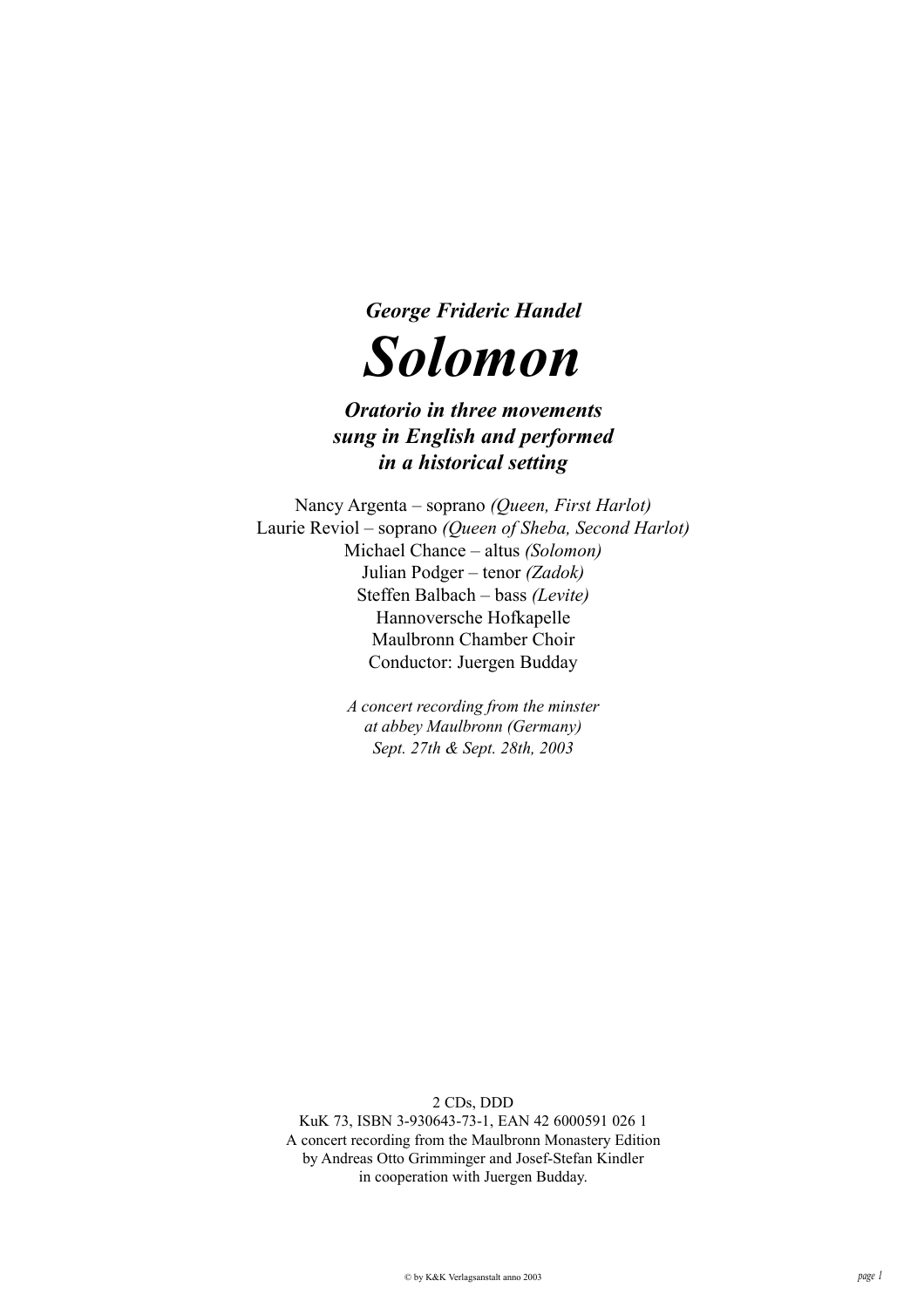# *Soloists*

*Nancy Argenta – soprano (Queen, First Harlot) Laurie Reviol – soprano (Queen of Sheba, Second Harlot) Michael Chance – altus (Solomon) Julian Podger – tenor (Zadok) Steffen Balbach – bass (Levite)*

# *Hannoversche Hofkapelle*

*Concertmaster Marleen Goede-Uter Violins Christoph Heldemann, Katharina Huche, Stephanie Bücker, Heidrun Heidarsdottir, Susanne Dietz, Eva Politt, Birgit Fischer, Mechthild Werner Violas Bettina Ihrig, Hella Hartmann, Florian Schulte, Klaus Bona Violoncelli Dorothee Palm, Daniela Wartenberg Doublebasses Cordula Cordes, Irmelin Heiseke Lute Joachim Klingenfuß Flutes Margret Schaal-van Buren, Roman Namakonov Oboes Annette Berryman, Ulrike Neukamm Bassoons Alexander Golde, Hans von Busch Trumpets Friedemann Immer, Christoph Draeger Horns Thomas Crome, Malte Mory Timbals Marten van der Valk Organ & Cembalo Sabine Erdmann*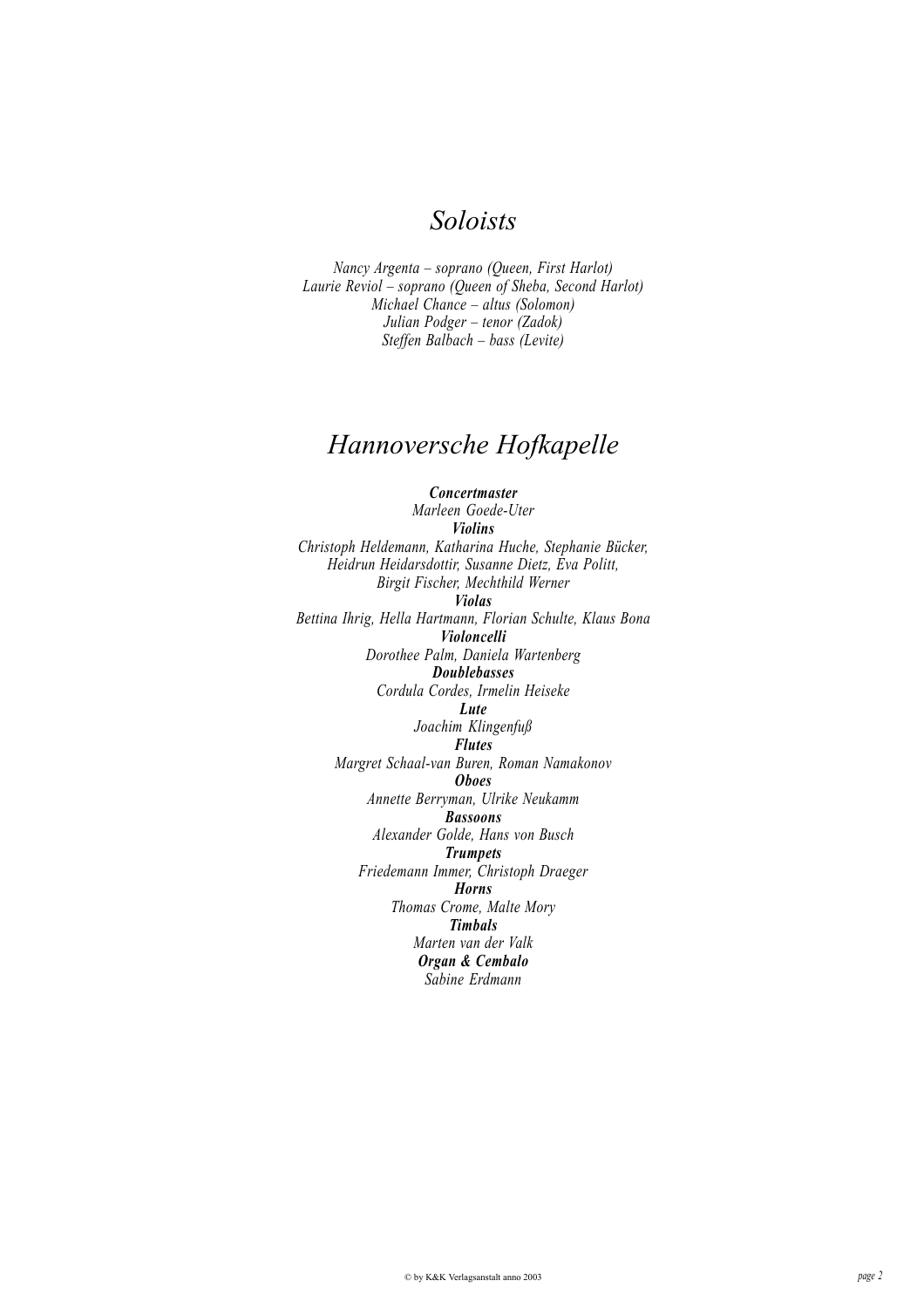# *Maulbronn Chamber Choir · Choir I*

*Soprano I*

*Elisabeth Hofmann-Ehret, Veronika Miehlich, Ina Probst, Susanne Ferber, Sabine Widmann, Anne Nonnenmann, Sylvia Dieter, Katja Körtge Alto I Mirjam Budday, Angelika Stössel, Roswitha Fydrich-Steiner, Beate Roth, Marianne Dohse, Carmen Andruschkewitsch Tenor I Johannes Budday, Sebastian Fuierer, Hartmut Meier Bass I*

*Karl Bihlmaier, Benjamin Schneider, Jo Dohse, Werner Pfeiffer, Eberhard Maier*

# *Maulbronn Chamber Choir · Choir II*

*Soprano II*

*Ilka Hüftle, Sabine Stöffler, Susanne Laenger, Silke Vogelmann, Teresa Frick, Katherina Eberhardt, Ulrike Rapp, Miriam Wolff Alto II*

*Margret Sanwald, Hella Pilz, Beate Fechau, Kathrin Gölz, Bethina van der Ham, Sabine Jurgan, Rebekka Eberhardt Tenor II*

*Konrad Mohl, Rolf-Rüdiger Most, Ulrich Kiefner, Rudolf Roth Bass II*

*Daniel Fritsch, Paul-Theodor Bräuchle, Burkhard Miehlich, Frieder Weckermann, Hans–Martin Uhde*

# *Conductor*

*Juergen Budday*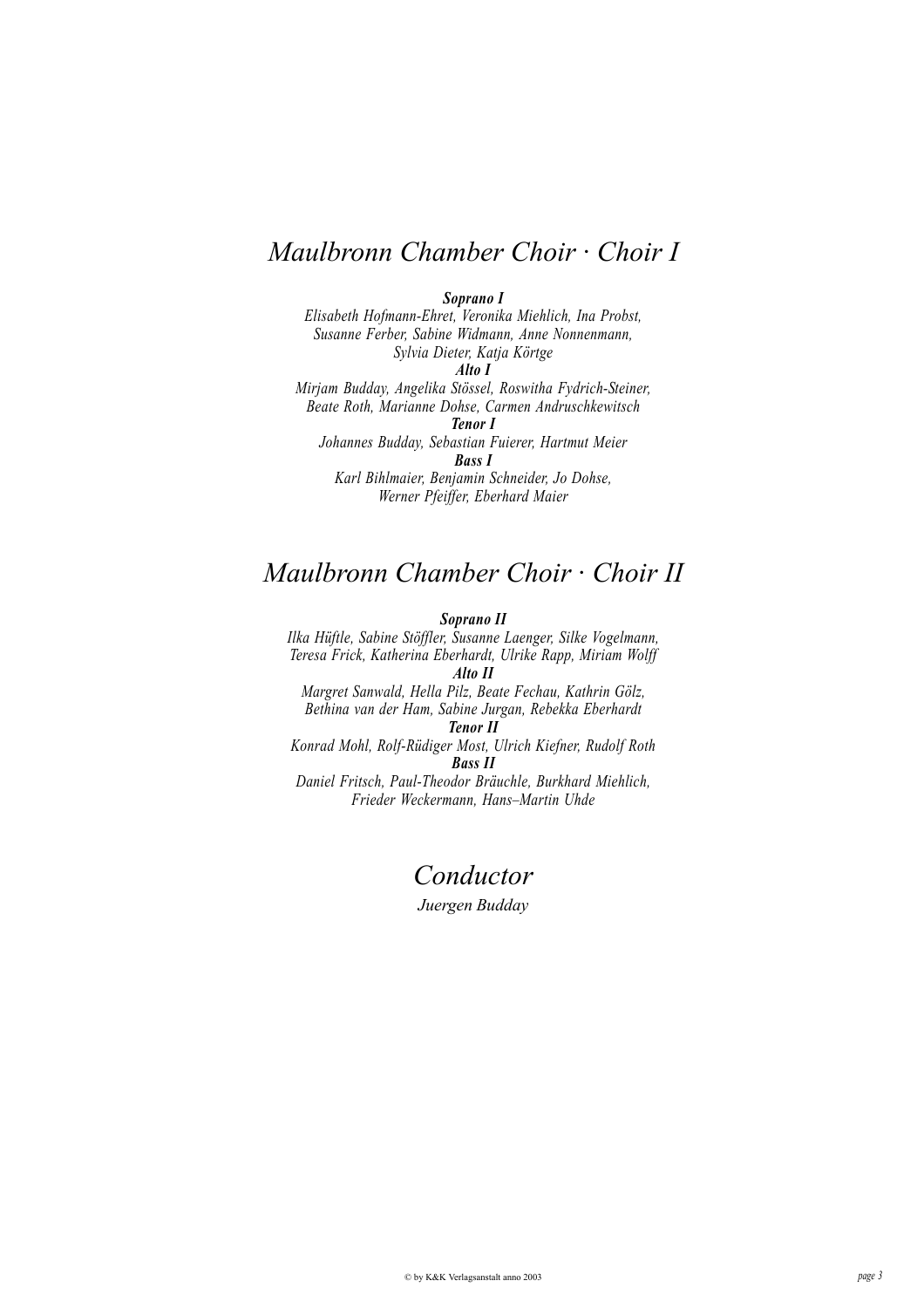# **GEORGE FRIDERIC HANDEL (1685-1759) SOLOMON · ACT I**

*Scene I Solomon, Zadok, Priests and Israelites*

# *CHORUS OF PRIESTS*

*Your harps and cymbals sound To great Jehovah's praise; Unto the Lord of Hosts Your willing voices raise.*

# *Levite*

*Praise ye the Lord for all his mercies past, Whose truth, whose justice will for ever last.*

# *CHORUS OF PRIESTS*

*With pious heart, and holy tongue, Resound your Maker's name, Till distant nations catch the song, And glow with holy flame.*

# *Solomon*

*Almighty pow'r! who rul'st the earth and skies, And bade gay order from confusion rise; Whose gracious hand reliev'd Thy slave distress'd, With splendour cloath'd him, and with knowledge bless'd; Thy finish'd Temple with Thy presence grace, And shed Thy heav'nly glories o'er the place.*

# *Zadok*

*Imperial Solomon, thy pray'rs are heard. See!from the op'ning skies Descending flames involve the sacrifice; And lo! within the sacred dome That gleamy light, Profusely bright, Declares the Lord of Hosts is come. Sacred raptures cheer my breast, Rushing tides of hallow'd zeal, Joys too fierce to be express'd, In this swelling heart I feel. Warm enthusiastic fires In my panting bosom roll, Hope of bliss, that ne'er expires, Dawns upon my ravish'd soul. Sacred raptures cheer my breast, Rushing tides of hallow'd zeal, Joys too fierce to be express'd, In this swelling heart I feel.*

# *CHORUS OF ISRAELITES*

*Throughout the land Jehovah's praise record, For full of pow'r and mercy is the Lord.*

*Scene I Salomo, Zadok, Priester und Israeliten*

# *CHOR DER PRIESTER*

*Mit Harf' und Cymbeln singt Zu Gott Jehovah`s Preis; Auf zu dem Himmelskreis Die laute Stimme schwingt.*

# *Levit*

*O preist des Herren Allbarmherzigkeit, Dass Huld, dass Güte währt durch alle Zeit.*

# *CHOR DER PRIESTER*

*Aus frommer Brust, in heil'gem Drang Singt laut des Schöpfers Macht, Dass alles Volk auflauscht dem Sang, Zu heil'ger Glut entfacht*

# *Solomon*

*Allmächt'ge Kraft, die Höh' und Tief' umspannt, In weise Ordnung einst das Chaos band, Die gnädig segnend ihren Knecht beglückt, Geziert mit Weisheit und mit Glanz geschmückt: Komm' in dein heilig, dir erhöh'tes Haus, Und schütte Segen auf die Stätte aus.*

# *Zadok*

*Erhab'ner Salomo! du bist erhört. Sieh', aus den Wolken fährt Der Flammen Glut und deckt den Opferherd; Und sieh, in`s Heiligthum , sieh da! Hell strahlend bricht Ein himmlisch Licht, Verkündend: der Herr der Welt ist nah. Himmelswonne hebt die Brust: Fromme Glut und heil'ger Drang, Glück, zu reich für Wort und Sang, Füllt mein schwellend Herz mit Lust. Heissbegeistert Feuer glüht Mir im Busen, froh durchbebt, Segensheil, das ewig lebt, Strahlt in mein entzückt Gemüth. Himmelswonne hebt die Brust: Fromme Glut und heil'ger Drang, Glück, zu reich für Wort und Sang, Füllt mein schwellend Herz mit Lust*

# *CHOR DER ISRAELITEN*

*Preist All' im Land Jehovah, nah und fern, Denn gross ist Macht und Gnade unsers Herrn.*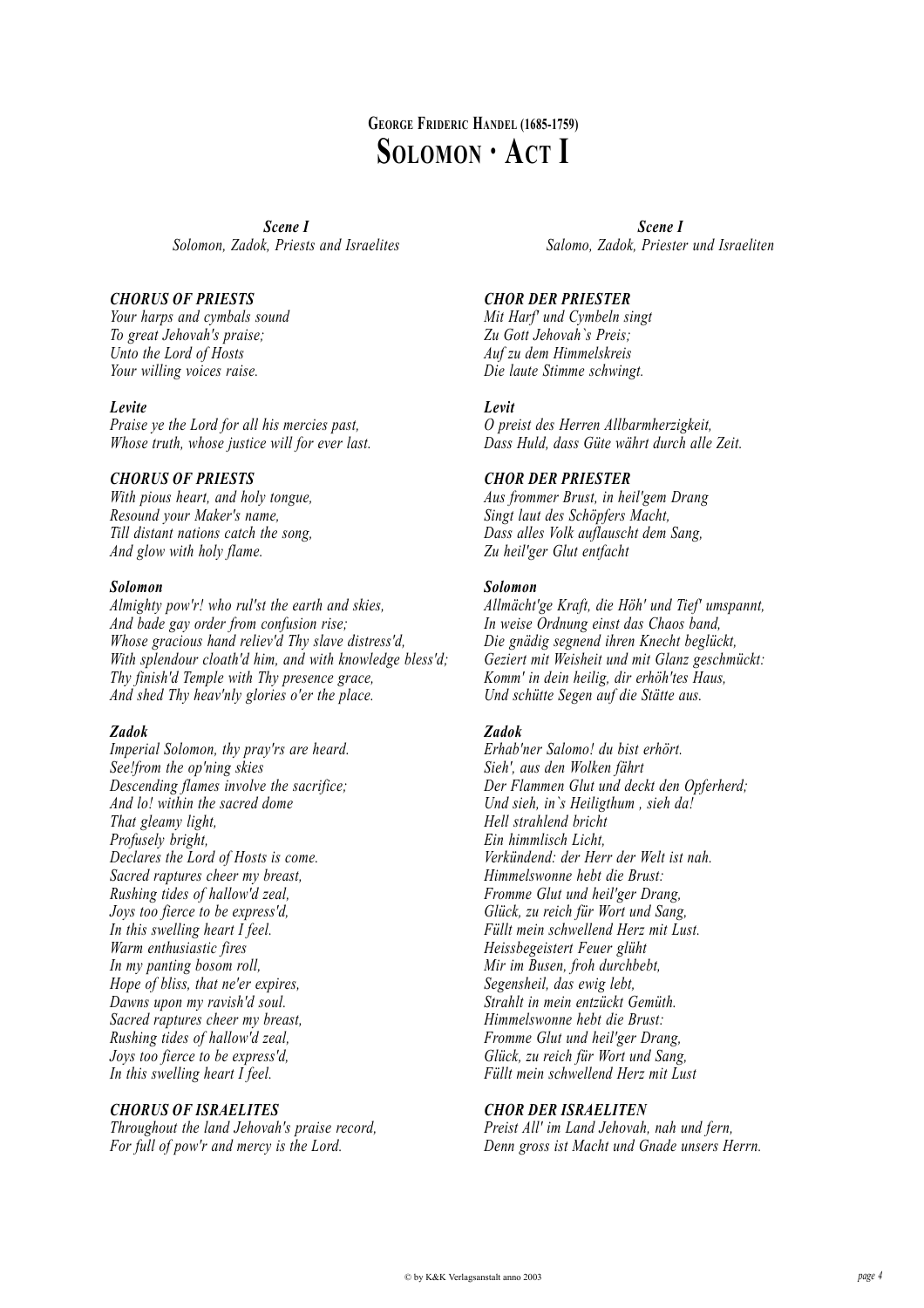### *Solomon*

*Bless'd be the Lord, who look'd with gracious eyes Upon his vassals' humble sacrifice, And has with an approving smile My work o'erpaid, and grac'd the pile. What though I trace each herb and flow'r, That drink the morning dew, Did I not own Jehovah's pow'r, How vain were all I knew! Say what's the rest but empty boast, The pedant's idle claim, Who having all the substance lost Attempts to grasp a name? What though: (da capo)*

> *Scene II To them the queen*

*Solomon*

*And see my Queen , my wedded love, You soon my tenderness shall prove; A palace shall erect its head, Of cedar built, with gold bespread; Me thinks the work is now begun, The ax resounds on Lebanon, And see, bedeck'd with canvas wings, The dancing vessel lightly springs, While Ophir's mines, well-pleas'd, disclose The wealth that in their entrails glows.*

#### *Queen*

*Bless'd the day when first my eyes Saw the wisest of the wise! Bless'd the day when I was led To ascend the nuptial bed! But completely bless'd the day, On my bosom as he lay, When he call'd my charms divine, Vowing to be only mine. Bless'd the day: (da capo)*

#### *Solomon*

*Thou fair inhabitant of Nile, Rejoice thy lover with a smile!*

#### *Queen*

*Oh monarch! with each virtue bless'd, The brightest star that gilds the east; No joy I know beneath the sun, But what`s compris'd in Solomon. With thee, how quickly fled the winter's night, And short is summer's length of light.*

# *DUET*

#### *Queen*

*Welcome as the dawn of day To the pilgrim on his way, Whom the darkness caus'd to stay, is my lovely king to me.*

## *Salomo*

*Dank dir ,o Herr! der gnädig du erschienst Zu deines Knechts bescheid'nem Opferdienst; Der du mit deines Segens Strom Mein Werk gekrönt, geweiht den Dom. Erforscht' ich gleich jed' Gras und Blum', Die hold im Thauschmuck lacht, Und kennte nicht Jehovah's Macht, Wie eitel wär' mein Ruhm! Was blieb mir als leerer Tand, Des Thoren Scheingewinn, Der nie der Dinge Geist und Sinn, Nur Nam' und Ort gekannt Erforscht' ich gleich: (da capo)*

#### *Scene II*

*Zu ihnen die Königin*

# *Salomo*

*Seht da, mein Weib, mein Trost und Stolz! Dich soll mein nächstes Werk erhöh'n; Ein Prachtbau soll von Cedernholz, Mit Gold geziert, für dich entstehen. Das Werk begann mit Eifer schon: Die Axt erschallt im Libanon, Und sieh, wie rasch und leicht geschwingt Das flinke Schiff zum Hafen dringt, Dem Ophir's Mine willig zollt Den Schatz von Edelstein und Gold.*

## *Königin*

*Heil dem Tag, da ich geschaut Ihn, der Weisheit glänzend Bild! Heil dem Tag, da ich verhüllt Ihm genaht im Schmuck der Braut! Aber zwiefach Heil dem Tag, Da er mit am Busen lag, Meine Reize göttlich fand Und sich ewig mir verband Heil dem Tag: (da capo)*

#### *Salomo*

*Wie süss, du Fürstenkind vom Nil, ist deiner Blicke lieblich Spiel!*

# *Königin*

*Gebieter! aller Tugend reich, Dem hellsten Stern im Osten gleich! Kein Glück der Erde macht mich froh, Als das mir ward in Salomo. Mit dir, wie schnell verfliegt des Winters Nacht, Wie rasch des Sommertages Pracht.*

# *DUETT*

# *Königin*

*Lieblich, wie des Tages Pracht Einen Wandrer in der Nacht Auf verlor'nem Pfade lacht, Leuchtest du, o König, mir.*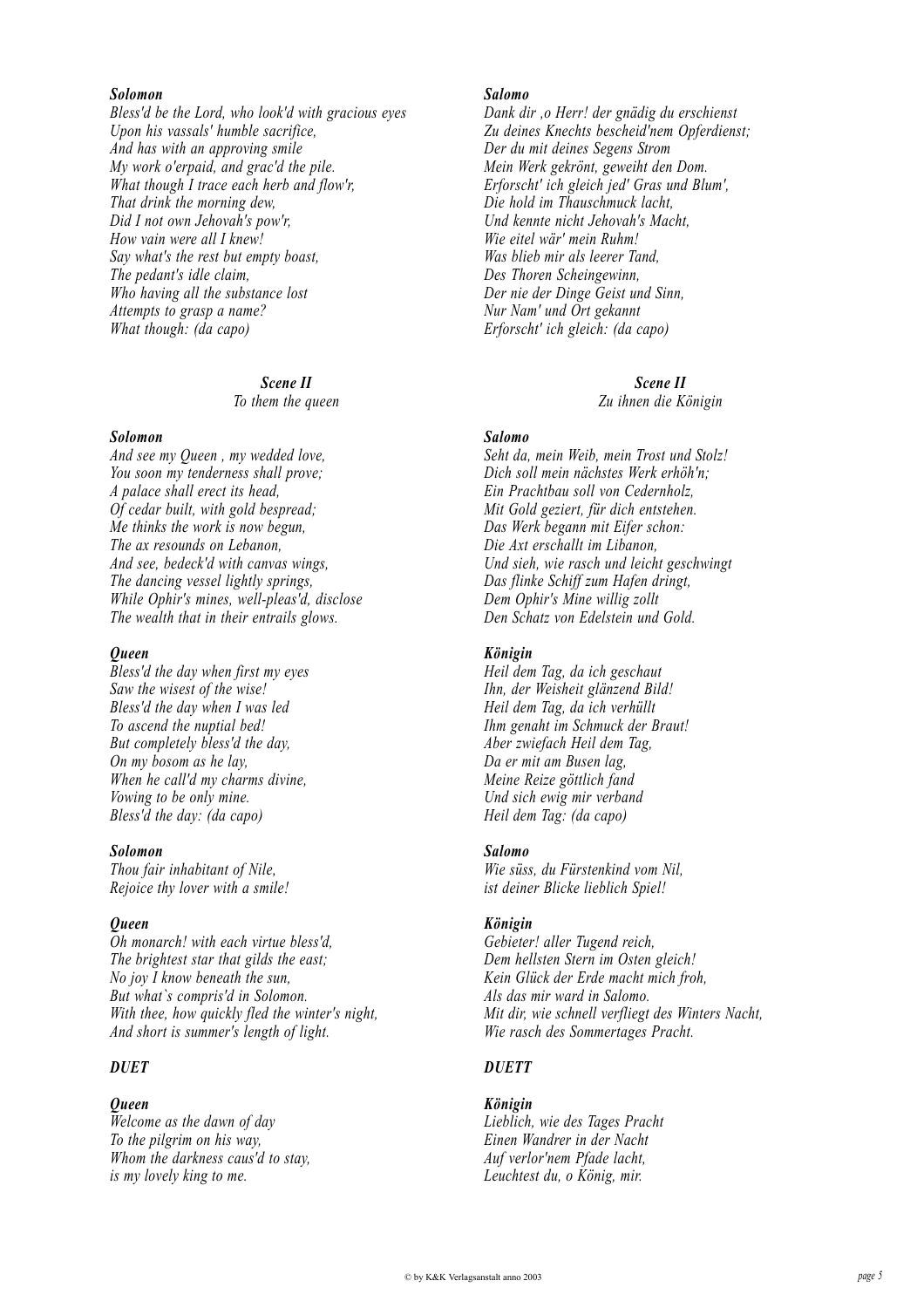# *Solomon*

*Myrtle grove, or rosy shade, Breathing odours through the glade To refresh the village maid, Yields in sweets, my queen, to theee*

# *Queen*

*When thou art absent from my sight, The court I shun, and loathe the light. With thee th'unshelter'd moor I'd tread, Nor once of fate complain; Though burning suns flash'd round my head, and cleav'd he barren plain. Thy lovely from alone I prize, 'Tis thou that canst impart Continual pleasure to my eyes, And gladness to my heart.*

### *Zardok*

*Search round the word, there never yet was seen So wise a monarch, or so chase a queen.*

#### *CHORUS*

*May no rash intruder disturb their soft hours; To form fragrant pillows, arise, oh ye flow'rs! Ye zephirs, soft-breathing, their slumbers prolong, While nightingales lull them to sleep with their song.*

#### *Salomo*

*Myrthenbüt' und Rosenhein, Dufthauch athmend bei dem Rain, Hirt' und Hirtin zu erfreu'n, Weicht , lieb Herz , an Süsse dir.*

# *Königin*

*Ist fern von mir dein Angesicht, Hass' ich den Tag und flieh' das Licht. Mit der durch Moor, durch Wüstensand, Hinwandr' ich obdachlos, Das Haupt umglüht vom Sonnenbrand, Verdorrt der Erde Schoos: Dein treuer Arm hält mich in Hut, Du bist mein Schirm und Schild, Des Anblick mir das Herz mit Mut, Mit Kraft die Brust erfüllt.*

# *Zadok*

*Durchforscht die Welt: nie ward zuvor gesehn Solch treues Bündnis, solch edles Paar.*

# *CHOR*

*Nie trüb' euch ein Unhold den Frieden der Nacht! Schwellt dufend ihr Lager, o Blumen voll Pracht, Umweht sie , Zyphyre, mit lindem Umfang, Ihr Nachtigallen lullt sie in Schlummer mit Sang.*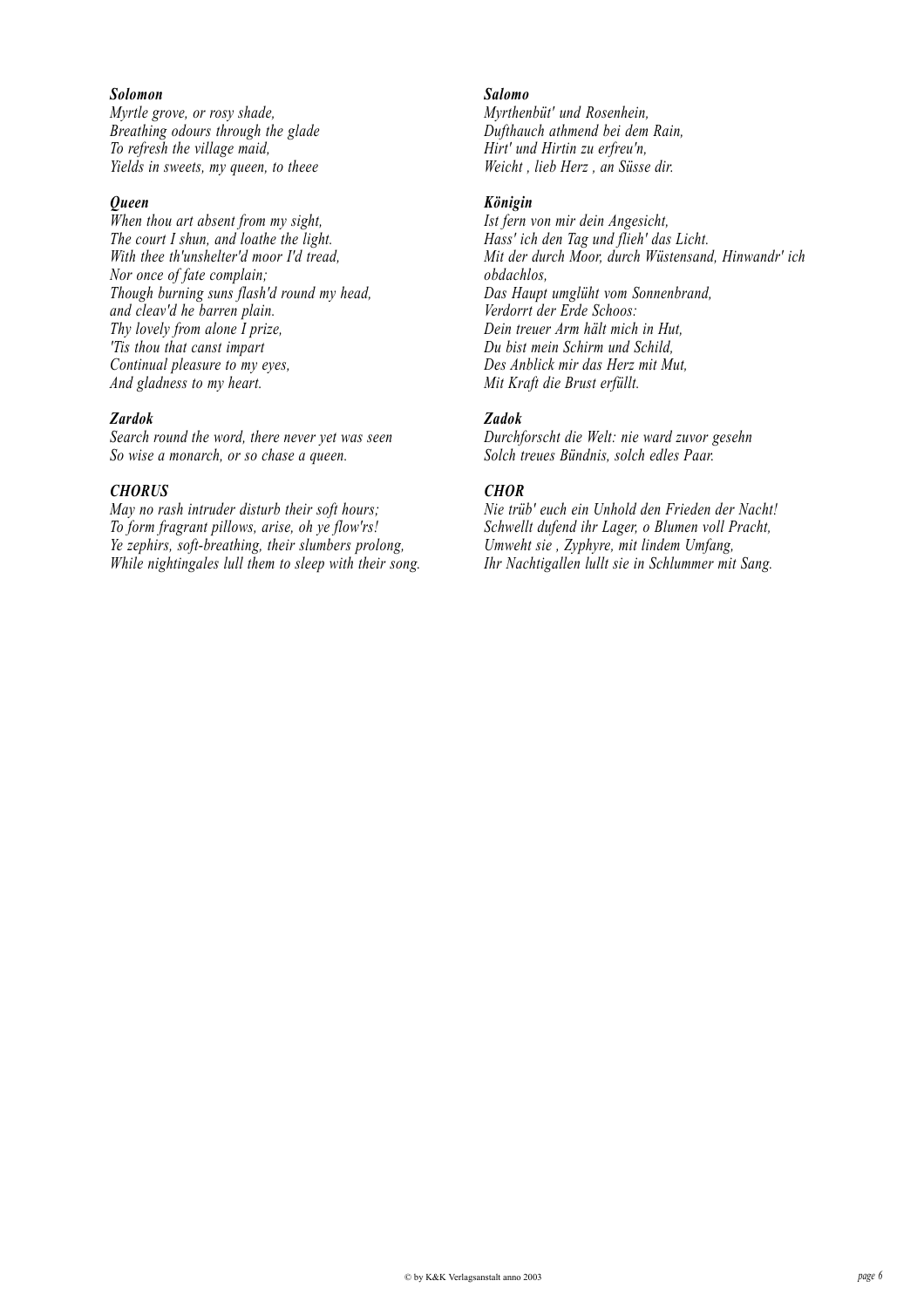# **GEORGE FRIDERIC HANDEL (1685-1759) SOLOMON · ACT II**

*Scene I Solomon, Zadok, Levites and Israelites*

## *CHORUS*

*From the censer curling rise Grateful incense to the skies; Heaven blesses David's throne, Happy, happy Solomon! Live, live for ever, pious David's son; Live, live for ever, mighty Solomon.*

#### *Solomon*

*Prais'd be the Lord, from Him my wisdom springs; I bow in-raptur'd to the King of Kings. He led me, abject, to th'imperial state, When weak, and trembling for my future fate; Strengthen'd by Him, each foe with horror fled, Then impious Joab at the altar bled; The death he oft deserv'd stern Shimei found, And Adonijah sunk beneath the wound; Forc'd by his crimes, I spoke a brother's doom, Ah may his vices perish in his tomb! When the sun o'er yonder hills Pours in tides the golden day, Or, when quiv'ring o'er the rills, In the west he dies away; He shall ever hear me sing Praises to th'eternal King.*

# *Scene II*

*Solomon, Levite and Israelites to them an Attendant*

#### *Attendant*

*My sovereign liege, two women stand, And both beseech the king's command To enter here. Dissolv'd in tears the one a new-born infant bears; The other, fierce, and threat'ning loud, Declares her story to the crowd; And thus she clamours to the throng, "Seek we the king, he shall redress our wrong."*

#### *Solomon*

*Admit them straight; for when we mount the throne, Our hours are all the people's , not our own.*

*Scene I Salomo, Zadok, Leviten und Israleliten*

# *CHOR*

*Vom Altare wallend weh'n Wolken Weihrauch zu den Höh'n: Gottes Segen schirmt den Thron, Selig, selig Salomo. Heil, Heil für immer dir, o David's Sohn! Heil für immer, mächt'ger Salomo.*

#### *Salomo*

*Preis sei dem Herrn, der Weisheit mir verlieh'n; Ich beug' entzückt mich, vor ihm hin zu knie'n. Er hob vom Staube mich zum Herrscherstand, Als schwach und bang ich vor der Zukunft stand. Zagend vor ihm , entfloh der Feinde Schaar, Der wilde Joab fiel vor den Altar, Der oft verdiente Tod ward Simei's Theil, Und Adonai sank dem Todespfeil; Ihn traf mein Spruch für frevelhaftes Thun: Mag sein Verbrechen ewig mit ihm ruh'n! Ob die Sonn' auf Berg und Thal Hell ergiesst ihr goldnes Licht, Ob ihr bleicher Abendstrahl Fern im West ersterbend bricht: Ewig hört sie, wie mein Sang Singt dem Mächt'gen Preis und Dank*

# *Scene II*

*Solomon, Leviten und Israeliten. Zu ihnen ein Diener*

#### *Diener*

*Mein hoher Fürst! zwei Frauen stehn, Die deine Gunst, o Herr, erfleh'n, Sich dir zu nah'n. Verzehrt von Schmerz Presst eine voll Angst ein Kind an's Herz. Die andre, wild, im Redeschwall Erklärt dem Volk den streit'gen Fall: Sie ruft mit lautem Schrei'n und Droh'n: "Auf, lasst uns gehen, Recht suchen vor dem Thron."*

# *Salomo*

*Lasst sie herein. Nah' ich dem Stuhle hier, Gehör ich ganz dem Volke, und nicht mir.*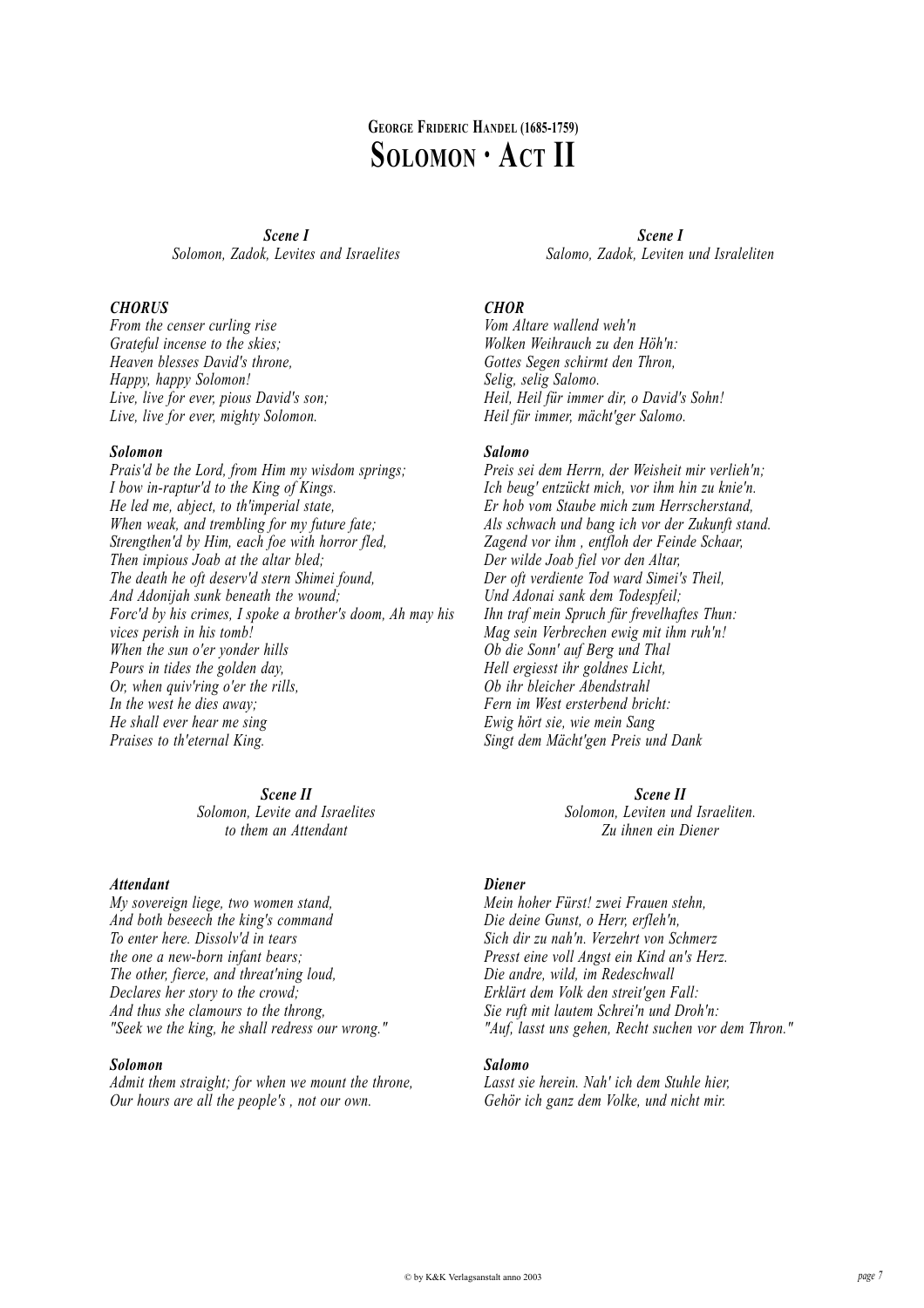# *Scene III To them the two harlots*

# *First harlot*

*Thou Son of David, hear a mother's grief; And let the voice of justice bring relief. This little babe my womb conceiv'd, The smiling infant I with joy receiv'd. That woman also bore a son, Whose vital thread was quickly spun: One house we both together kept; But once, unhappy, as I slept, She stole at midnight where I lay , Bore my soft darling from my arms away, And left her child behind, a lump of lifeless clay: And now , oh impious! dares to claim My right alone, a mother's name.*

# *TRIO*

*First harlot Words are weak to paint my fears; Heart-felt anguish, starting tears, Bet shall plead a mother's cause, To thy throne, oh king, I bend, My cause ist just, be thou my friend.*

*Second harlot False is all her melting tale.*

*Solomon Justice holds the lifted scale.*

*Second harolot Then be just, and fear the laws.*

*First harlot Words are weak to paint my fears; Heart-felt anguish, starting tears, Best shall plead a mother's cause. To thy throne, oh king, I bend, My cause is just, be thou my friend.*

# *Solomon*

*What says the other to th'imputed charge? Speak in thy turn, and tell thy wrongs at large.*

# *Second harlot*

*I cannot varnish o'er my tongue, And colour fair the face of wrong. This babe is mine, the womb of earth Intom'd, conceals her little birth. Give me my child, my smiling boy, To cheer my breast with new-born joy*

# *Solomon*

*Hear me, ye women, and the king regard, Who from his throne thus reads the just award: Each claim alike, let both their portions share; Divide the babe, thus each her part shall bear. Quick, bring the faulchion, and the infant smite, Nor further clamour for disputed right.*

*Scene III Zu ihnen die beiden Weiber*

# *Erstes Weib*

*O Sohn des David, hör' der Mutter Leid! Der Weisheit Spruch gewähr' Gerechtigkeit. Dies süsse Kind ward mir zu Theil, Das holde Knäblein, all mein Glück und Heil. Auch diesem Weib ward ein Sohn, Des Lebenshauch zu bald entfloh'n. Ein Haus dient beiden uns zum Dach. Und einst, da tief im Schlaf ich lag, Stahl sie sich Nacht in mein Gemach, Nahm meinen Liebling weg von meinem Schoos, Und liess ihr Kind zurück, entseelt und leblos. Nun hat sie ruchlos sich erfrecht Und heischt für sich mein Mutterrecht.*

# *TRIO*

#### *Erstes Weib*

*Ach, kein Wort benennt mein Weh! Seelenjammer, banger Schmerz Zeuge für dies Mutterherz. Sieh mich knie'n vor deinem Thron: Das Recht ist mein, sei du mein Freund.*

# *Zweites Weib*

*Falsch ist all ihr fein Gedicht.*

*Salomo Warnend schwebt die Waage schon.*

#### *Zweites Weib Wäge streng des Rechts Gericht.*

# *Erstes Weib*

*Ach, kein Wort benennt mein Weh! Seelenjammer, banger Schmerz Zeuge für dies Mutterherz. Sieh mich knie'n vor deinem Thron: Das Recht ist mein, sei du mein Freund.*

# *Salomo*

*Was sagt die andre zu so schwerer Schuld? So sprich nun auch du, in Ordnung und Geduld*

# *Zweites Weib*

*Nicht kann ich schmücken den Bericht, Noch leih'n der Schuld ein hold Gesicht: Dies Kind ist mein: ein Grabmal war Des anderen Loos, das sie gebar. Gib mir mein Kind, all meine Lust. Mit Trost zu stillen meinen Brust!*

# *Salomo*

*Hört denn, ihr Frauen, was der König spricht, Der von dem Thron urtheilt nach Recht und Pflicht. Gleich, wie ihr Recht, sei Schaden und Gewinn: Zertheilt das Kind; ihr Theil nehm' jede hin. Auf, bringt ein Schwert her! Haut das Kind entzwei, Auf dass geschlichtet euer Hader sei.*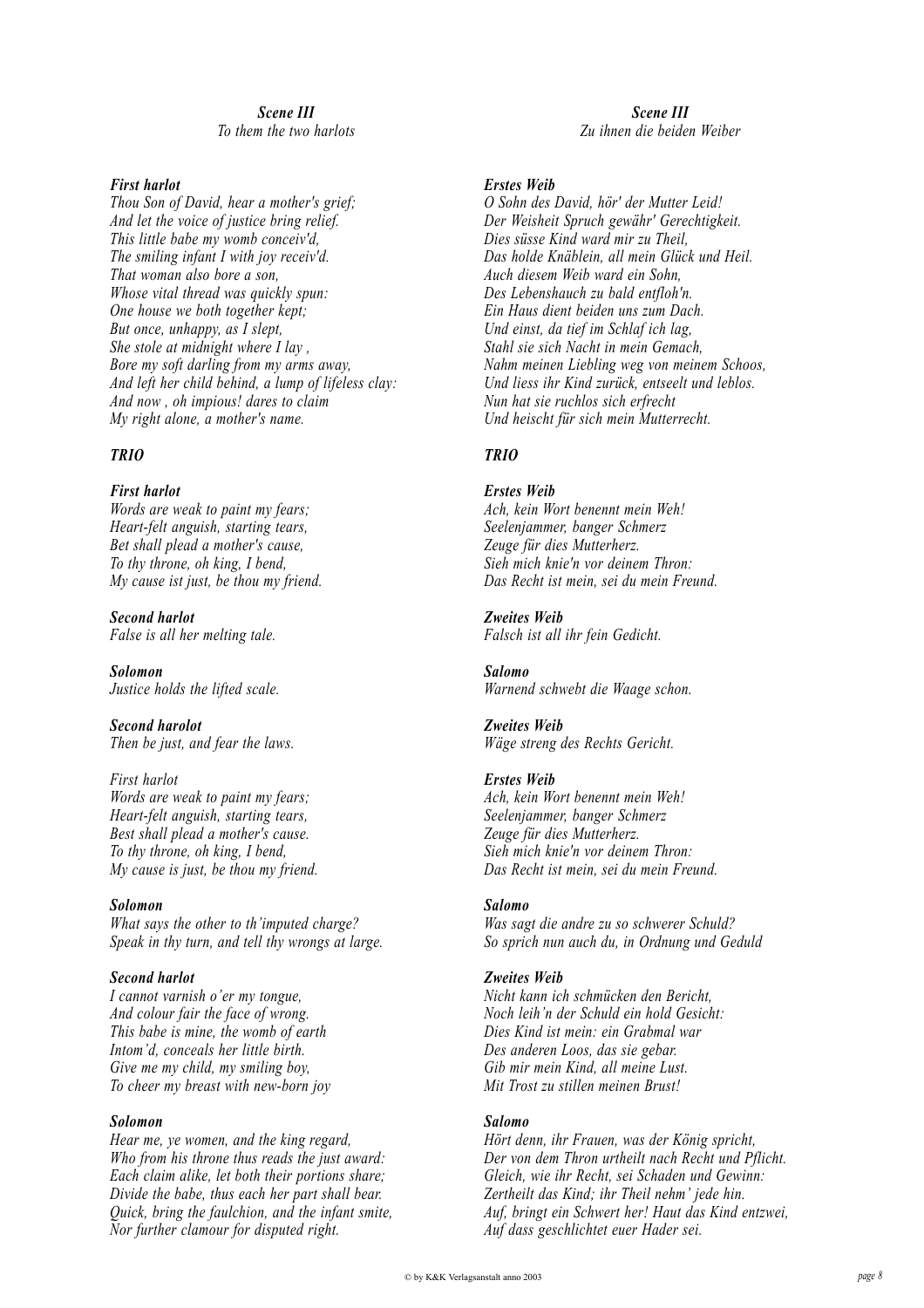# *Second harlot*

*Thy sentence, great king, Is prudent and wise, And my hopes on the wring Quick bound for the prize. Contented I hear, And approve the decree; For at least I shall tear The lov'd infant from thee.*

#### *First harlot*

*Withhold, withhold the executing hand! Reverse, oh king, thy stern command. Can I see my infant gor'd With the fierce relentless sword? Can I see him yield his breath, Smiling at the hand of death? And behold the purple tides Gushing down his tender sides? Rather be my hopes beguil'd, Take him all - but spare my child.*

#### *Solomon*

*Israel, attend to what your king shall say; Think not I meant the innocent to slay. The stern decision was to trace with art, The secret dictates of the human heart. She who could bear the fierce decree to hear, Nor send one sigh, nor shed one pious tear, Must be a stranger to a mother's name. Hence from my sight, nor urge a further claim! But you , whose fears a parent's love attest, Receive, and bind him to your beating breast; To you, in justice, I the babe restore, And may you lose him from your arms no more.*

#### *First harlot*

*Thrice bless'd be the king, for he's good and he's wise;*

*Solomon The Lord all these virtues has giv'n,*

#### *First harlot*

*My gratitude calls streaming tears from my eyes.*

#### *Solomon*

*Thy thanks be return'd all to Heav'n. 'Tis god that rewards, and will lift from the dust Whom to crush proud oppressors endeavour;*

#### *First harlot How happy are those who in God put their trust!*

*Solomon For his mercy endureth for ever.*

# *CHORUS OF ISRAELITES*

*From the east unto the west, Who so wise as Solomon? Who like Israel's king is bless'd, Who so worthy of a throne?*

# *Zweites Weib*

*Dein Urtheil verfügt, Was weis ist und klug, Und mein Wunsch ist begnügt Am Theil den ich trug. Nicht feindlich gesinnt Ist des Spruchs Meinung mir: So entreiss' ich das Kind, Das geliebte, doch dir.*

#### *Erstes Weib*

*Halt ein, steh ab vom schreckenvollen Mord! Nimm, Herr, zurück dein furchtbar Wort! Kann ich sehn mein Kind zerstückt Durch den unbarmherzigen Stahl? Kann ich sehn, wie's nach mir blickt, Lächelnd vor der Todesqual! Wie dem zarten Leib entrinnt Purpurgleich die dunkle Flut? - Schonet nur ein theures Blut! Nehmt es hin – nur schont mein Kind.*

#### *Salomo*

*Israel, vernimm was nun dein König spricht: Nicht will den Mord den Unschuld das Gericht. Das strenge Urtheil brachte nur zu Tag, Was in dem Herzen beider Frauen sprach. Sie, die frohlockt', als ich den Spruch bekannt, Und nicht ein Wort mit Thräne fand, Die kennt die Liebe einer Mutter nicht. Heb dich weg! Und fürchte mein Gericht. Doch Du , bestürmt von tiefem Mutterschmerz, Nimm hin das Knäblein an dein pochend Herz; Nur dein in Wahrheit kann der Säugling sein, Zur Lust dir bleib' er nun und immer dein.*

# *Erstes Weib*

*Dem König sei Heil! Er ist weise und gut;*

#### *Salomo*

*Der Herr war's , der so mich erhob,*

## *Erstes Weib*

*Mein thränendes Aug' weinet Dank dir voll Glut.*

# *Salomo*

*An Gott nur gib Dank so wie Lob. Hoch waltet der Herr, der da mächtig Ihn schützt, Den bedroh'n der Gewaltigen Hände;*

#### *Erstes Weib*

*Wie selig ist der, der auf Gott nur sich stützt!*

#### *Salomo*

*Sein Gnade, sie währet ohn' Ende.*

#### *CHOR DER ISRAELITEN*

*Wer vom Osten bis hin zum West Ist so weis' als Salomo? Wer ist, Israels König gleich, Glanz und Zierde seinem Thron?*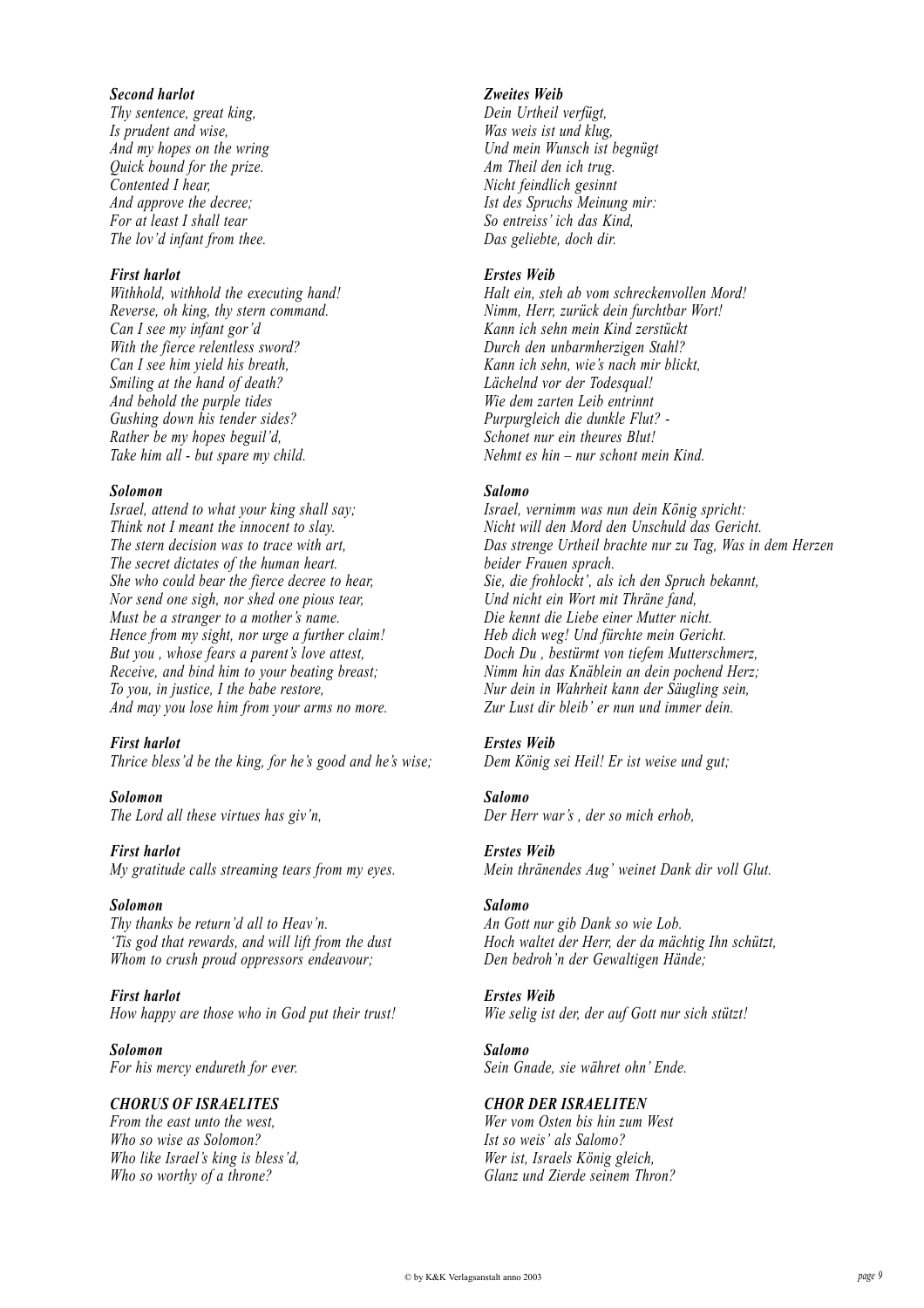# *Zadok*

*From morn to eve I could enraptur'd sing The various virtues of our happy king; In whom , with wonder , we behold combin'd, The grace of feature with the worth of mind. See the tall palm that lifts the head On Jordan's sedgy side, His tow'ring branches curling spread, And bloom in graceful pride. Each meaner tree regardless springs, Nor claims our scornful eyes; Thus thou art first of mortal kings, And wisest of the wise See the tall palm: (da capo)*

# *First harlot*

*No more shall armed bands our hopes destroy, Peace waves her wing, and pours forth ev'ry joy. Beneath the vine, or fig-tree's shade, Ev'ry shepherd sings the maid, Who his simple heart betray'd, In a rustic measure. While of torments he complains, All around the village swains Catch the song, and feel hes pains, Mingling sighs with pleasure. Beneath the vine: (da capo)*

# *CHORUS OF PRIESTS*

*Swell, swell the full chorus to Solomon's praise, Record him, ye bards, as the pride of our days. Flows sweetly the numbers that dwell on his name, And rouse the whole nation in songs to his fame. Swell, swell the full chous: (da capo)*

# *Zadok*

*Von früh bis spät sing' ich in Wonne gern Des Königs Ehren, unsers weisen Herrn, In dem mit Staunen all sein Israel preist Der Demuth Würde und den hohne Geist Sieh, wie die Palm' ihr Haupt hoch trägt Am Rand des Jordanstrands, Wie mächt'ge Zweige stolz sie regt, Und grünt in vollem Glanz. Nicht ragt ein andrer Baum empor, Den ihr du gleichen wirst: So strahlst auch du den Weisen vor, Der grossen grösster Fürst. Sieh, wie die Palm': (da capo)*

# *Erstes Weib*

*Fortan weilt harmlos Glück in Feld und Haus, Mild breitet Frieden sein sanft Gefieder aus. Am klaren Bach , im stillen Thal Klagt der Hirt in Liebesqual Ihr, die all sein Herz ihm stahl. Im Gesang' sein Sehen. Weil er seinem Gram sich weiht, Lauscht im Haine Knab' und Maid Seinem Lied und seinem Leid, Lächelnd unter Thränen. Am klaren Bach: (da capo)*

# *CHOR DER PRIESTER*

*Schallt, schallt laut, ihr Chöre, zu Salomo's Preis, O nennt ihn, ihr Sänger, den Stolzen unserer Zeit. Schwellt lieblich des Lied, das besingt seine Huld, Erhebt all das Volk mit dem Sang seines Ruhms. Schallt, schallt laut, ihr Chöre: (da capo)*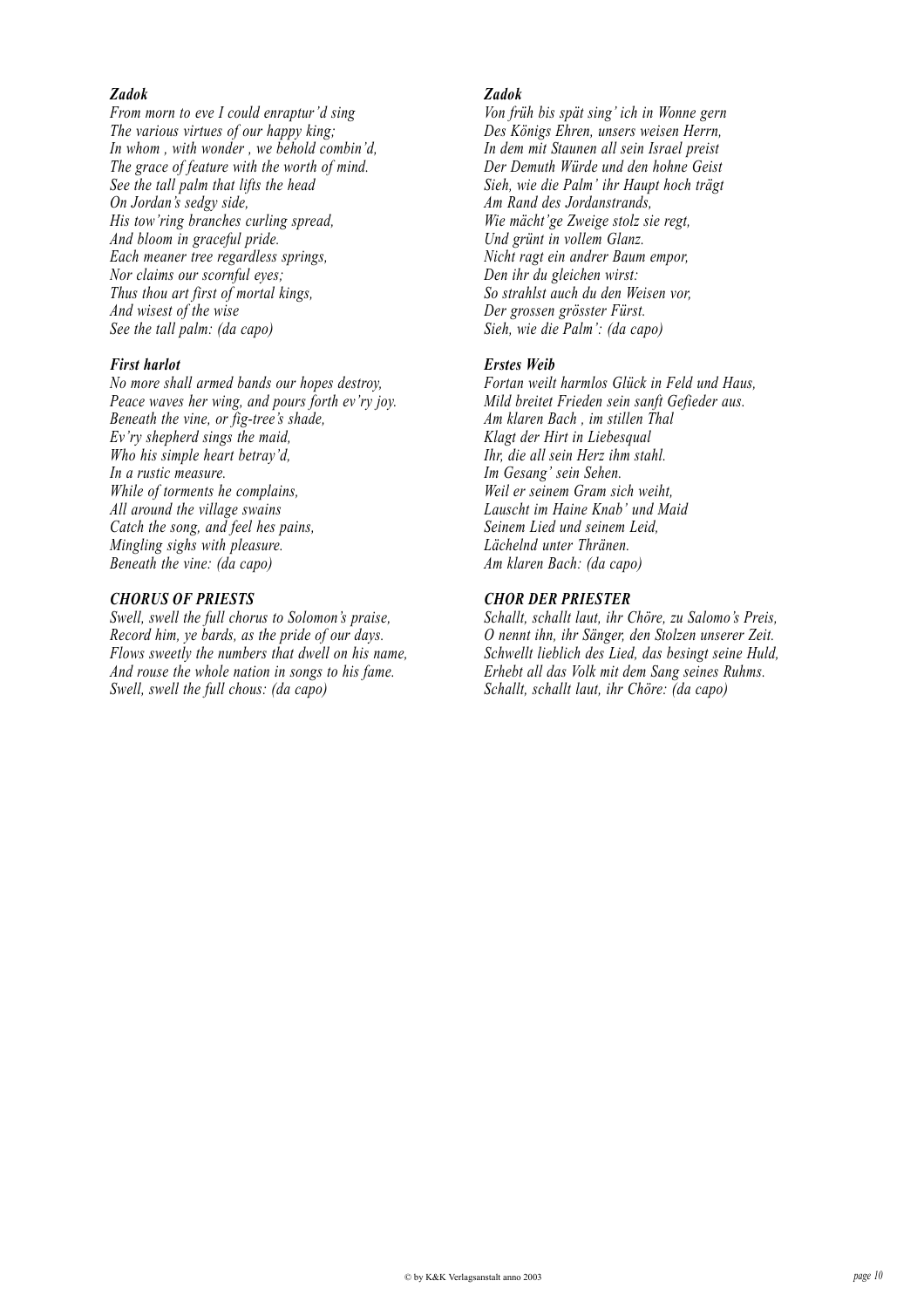# **GEORGE FRIDERIC HANDEL (1685-1759) SOLOMON · ACT III**

*Scene I Solomon, Queen of Sheb, Zadok and Chorus*

# *Queen of Sheba*

*From Arabia's spicy shores, Bounded by the hoary main, Sheba's queen these seats explores, To be taught thy heav'nly strain.*

# *Solomon*

*Thrice welcome queen, with open arms Our court receives thee, and thy charms. The temple of the Lord first meets your eyes, Rich with the well-accepted sacrifice. Here all our treasures free behold, Where cedars lie, o'erwrought with gold; Next, view a mansion fit for kings to own, The forest call'd of tow'ring Lebanon, Where art her utmost skill displays, And ev'ry object claims your praise.*

# *Queen of Sheba*

*Ev'ry sight these eyes behold, Does a diff 'rent charm unfold; Flashing gems, and sculptur'd gold, Still attract my ravish'd sight. But to hear fair truth distilling, In expressions choice and thrilling From that tongue, so soft and killing, That my soul does most delight.*

# *Solomon*

*Sweep, sweep the string, to sooth the royal fair, And rouse each passion with th'alternate air Music apread thy voice around, Sweetly flow the lulling sound.*

# *CHORUS*

*Music apread thy voice around, Sweetly flow the lulling sound.*

# *Solomon*

*Now a diff 'rent measure try, Shake the dome, and pierce the sky. Rouse us next to martial deeds; Clanking arms, and neighing steeds, Seem in fury to oppose Now the hard-fought battle glows.*

# *CHORUS*

*Now a diff 'rent measure try, Shake the dome, and pierce the sky. Rouse us next to martial deeds; Clanking arms, and neighing steeds, Seem in fury to oppose Now the hard-fought battle glows.*

*Scene I Salomo, Königin von Saba und Chor*

# *Königin von Saba*

*Von Arabien's würz'gem Strand, Den das dunkle Meer umgränzt, Komm ich her, zu sehn dies Land, Wo dein Nam' und Ruhm erglänzt.*

# *Salomo*

*Sei uns willkommen! So hoher Gast Empfängt mit Freuden mein Palast. Den Tempel unsers Herrn sieht hier dein Aug', Glanzvoll erhöht dem heil'gen Opferbrauch. All unsern Schatz erblickst du hier Im Cedernbau voll Gold und Zier. Sieh den Palast dann, unsern Sitz und Thron, Benannt der Wald des Berges Libanon, Wo Kunst ihr höchstesWerk vollbracht, Und alles athmet Herrscherpracht.*

# *Königin von Saba*

*Jeder Blick, der sich beut, zeugt von Glanz und Herrlichkeit; Prachtgestein und Goldgeschmeid' Lockt mein Aug', wohin es blickt. Doch es ist der Weisheit Fülle In des Sangs melod'scher Hülle. Was mich bannt in heil'ge Stille, Was mein Herz zumeist entzückt.*

# *Salomo*

*Stimmt an den Chor, und stillt ihr Wunsch und Hang! Ruft jed' Gefühl wach, wechselnd im Gesang. Hebt im Chor der Stimmen Klang, Lieblich tön' ein süsser Sang.*

# *CHOR*

*Hebt im Chor der Stimmen Klang, Lieblich tön' ein süsser Sang*

# *Salomo*

*Nun ein Sang von andrer Glut! Braust wie Sturm und rast in Wuth. Stürmt uns auf zu Kraft und Muth! Schwert und Schild und wiehernd Ross Prallt zum Kampf in wildem Stoss Nun entbrennt die Schlacht in Wuth.*

# *CHOR*

*Nun ein Sang von andrer Glut! Braust wie Sturm und rast in Wuth. Stürmt uns auf zu Kraft und Muth! Schwert und Schild und wiehernd Ross Prallt zum Kampf in wildem Stoss Nun entbrennt die Schlacht in Wuth.*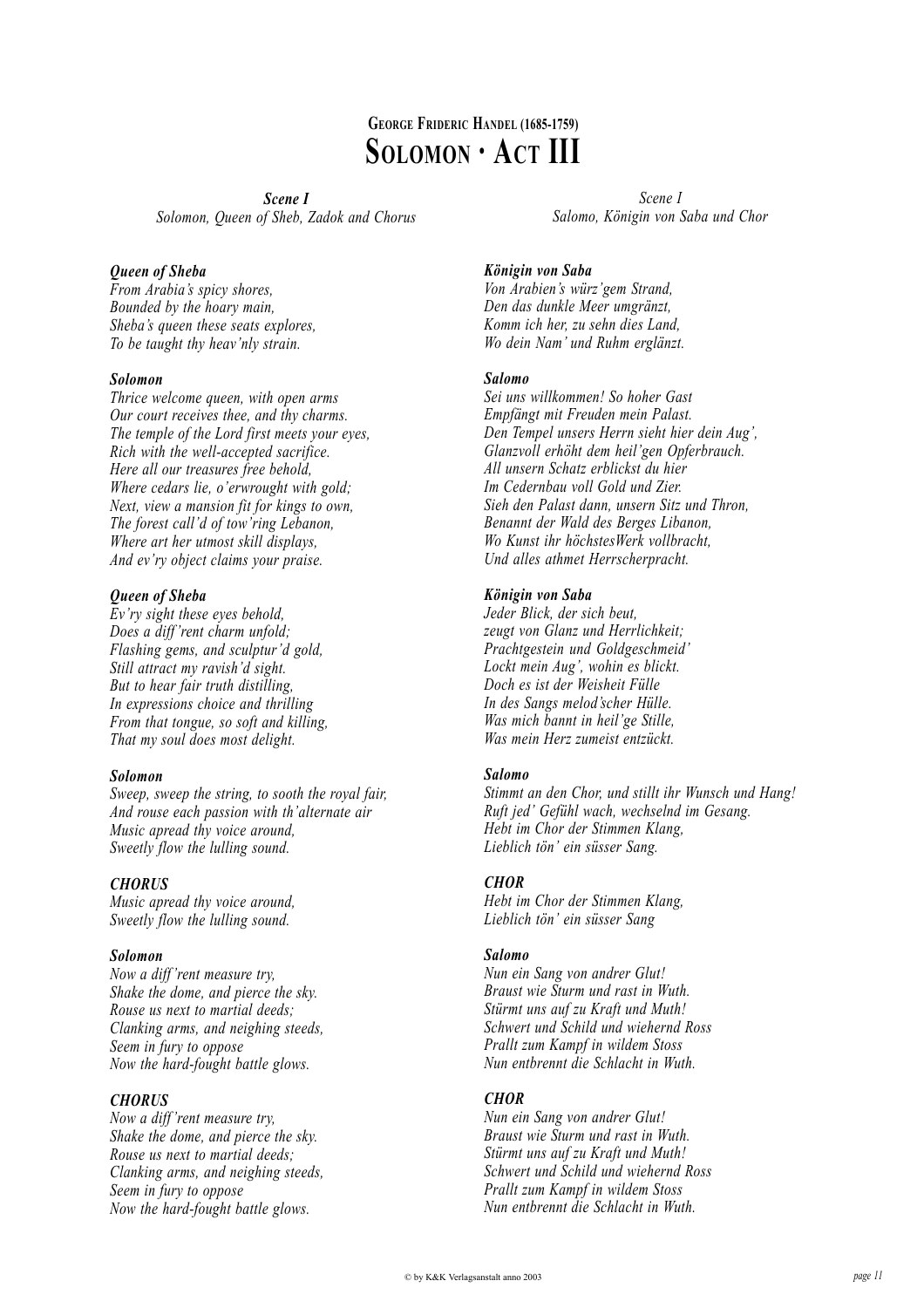# *Solomon*

*Then at once from rage remove; Draw the tear from hopeless love; Lengthen out the solemn air, Full of death and wild despair.*

## *CHORUS*

*Draw the tear from hopeless love; Lengthen out the solemn air, Full of death and wild despair.*

# *Solomon*

*Next the tortur'd soul release, And the mind restore to peace. Thus rolling surges rise, And plough the troubled main; But soon the tempest dies, And all is calm again.*

# *CHORUS*

*Next the tortur'd soul release, And the mind restore to peace. Thus rolling surges rise, And plough the troubled main; But soon the tempest dies, And all is calm again.*

# *Queen of Sheba*

*Thy harmony's divine, great king, All, all obeys the artist's string. And now, illustrious prince, receive Such tribute as my realm can give. Here, purest gold, from earth's dark entrails torn; And gems resplendent, that outshine the morn; There balsam breathes a grateful smell, With thee the fragrant strangers wish to dwell. Yet of ev'ry object I behold, Amid the glare of gems and gold, The temple most attracts my eye, Where, with unwearied zeal, you serve the Lord on high.*

# *Levite*

*Pious king, and virtuous queen, May your name resound in story; In time's latest annals seen, Crown'd with honour, crown'd with glory*

#### *Zadok*

*Thrice happy king, to have achiev'd , What scarce will henceforth be believ'd; When seven times around the sphere The sun had led the new-born year, The temple rose, to mark thy days With endless themes for future praise. Our pious David wish'd in vain, By this great act to bless his reign; But Heav'n the monarch's hopes withstood, For ah! His hands were stain'd with blood. Golden columns, fair and bright, Catch the mortals' ravish'd sight; Round their sides ambitious twine Tendrils of the clasping vine: Cherubims stand there display'd,*

#### *Salomo*

*Doch nun stillt die wilden Triebe! Singt die Qual verschmähter Liebe; Trauernd einst ein Klaglied singt, Wie sie Tod und Verzweiflung bringt.*

## *CHOR*

*Singt die Qual verschmähter Liebe; Trauernd einst ein Klaglied singt, Wie sie Tod und Verzweiflung bringt.*

#### *Salomo*

*Und nun senk' ein sanftes Lied Milden Frieden in's Gemüth. So rollt die Wog' und steigt , Und furcht die Meeresflut; Dann sinkt der Sturm und weicht, Und alles schweigt und ruht.*

#### *CHOR*

*Und nun senk' ein sanftes Lied Milden Frieden in's Gemüth. So rollt die Wog' und steigt , Und furcht die Meeresflut; Dann sinkt dier Sturm und weicht, Und alles schweigt und ruht.*

# *Königin von Saba*

*O himmlisch ist dein Chor, fürwahr! Des Meisters Wink beseelt die Schaar. Doch nun, erhab'ner Fürst, nimm hier Aus Saba Weihgeschenk von mir. Hier reinstes Gold aus dunkler Erde Schacht, Und Gemmen lechtend wie des Morgens Pracht. Balsam stömt hier den Dufthauch aus: Nimm auf den würz'gen Fremdling in dein Haus. Doch von Allem, was ich hier erblickt, Von Kunst erfreut, von Glanz entzückt: Dem Tempel bleibt der höchste Preis, Wo ihr in Andacht dient dem Herrn im Himmelkreis.*

# *Levit*

*Frommer Fürst und edle Frau, Euer Ruhm wird ewig währen; Spät'ster Zeit die reichste Schau, Reich an Segen, reich an Ehren.*

# *Zadok*

*O sel'ger Fürst, der da vollbringt, Was künft'ger Zeit unglaublich klingt: Da siebenmal der Sonnenball Die Sphärenbahn durchlief im All, Entstand, zum Ruhm für unsre Zeit, Dein Tempelbau voll Herrlichkeit. Nicht deinem Vater ward gewährt, Das solche That sein Reich geehrt, Weil Gott dem König wiederstand, Denn ach! von Blut troff seine Hand. Goldner Säulen stolze Pracht Bannt den Blick mit Zaubermacht; Rings umrankt sie epheugleich Schlanker Reben zarter Zweig; Cherubime hehr und schön*